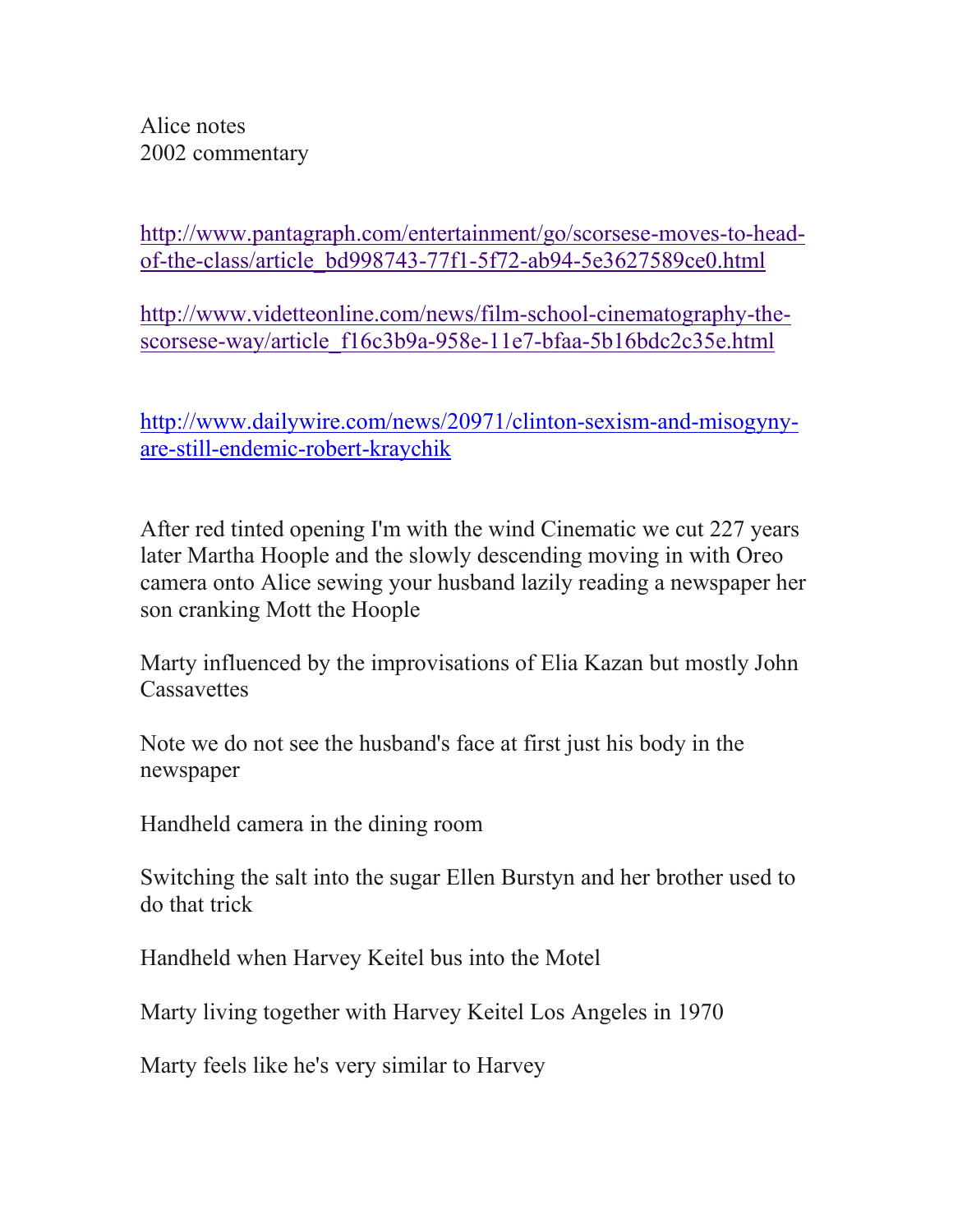Improvise scorpion bolo tie speech

Yeah I could make mean streets but I learned so much from Ellen Burstyn and other people that I hadn't been around a lot of people because I had always been ill and been taken care of

Ellen Burstyn came up with the slapstick of packing the suitcase in the middle of terror she'd add these things

Ellen also had a 12-year-old son and so she understood the dynamic and it was almost like an auto biographical film for her

Great grey gorilla Alfred's story He was enjoying the sadism

I am Diane Ladd I created the role of flow and got an Academy award nominations

Grandmas slow she was like dead lice my grandmas line

I knew Ellen Burstyn from the actors studio and she had studied with my ex-husband Bruce Dern

Ellen Burstyn: one of the books that influenced me at the time with studs Terkel's working interviews with working people So I make sure I was took pride in being a waitress even though it might seem in the lower scale than a glamour singer

KK. I'm a Jodie Foster and she came up and shook my hand and it was all business she wasn't like a little girl at all

Alicia Christian Foster born November 19, 1962 12 yrs old

She had long blonde hair and a school uniform and she look like a prison and proper little girl but when she showed up for the shoot she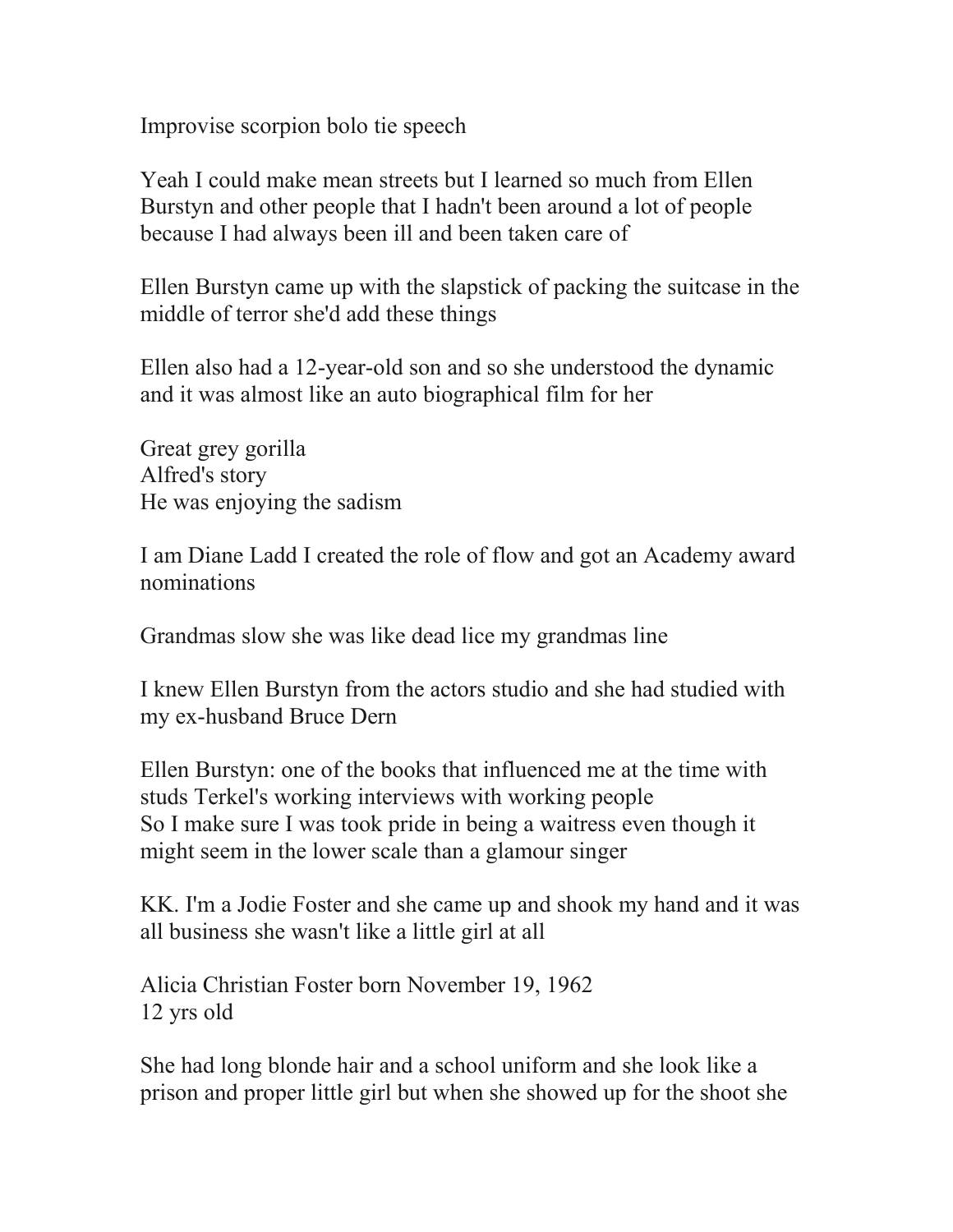cut all her hair off and was the perfect little tomboy

Valerie curtain who plays Vero was dating Barry Levinson and they wrote together and justice for all 1979 Valerie curtain improvises the line you made me lose my place

Close up right to left padding of the diner just the tables no heads Faceless customers

Choker close up of Diane Ladd and Ellen Burstyn sunning themselves during a break

Diane Ladd: here's my favorite scene this is our felinis seen Fellini always had seems like this You think they're on a beach or something There is a mess we have no make up on Ellen Burstyn: Diane Ladd and I have this beautiful scene where were sitting out back sunning ourselves The way that shot is set up just to profiles Marty set up with the camera  $\Box$ 

We don't even look at each other To me it's one of the most beautiful shots I've ever seen And that's all Marty

Diane Ladd: just two side angles see just two side angles

Alan Burstyn: it's Such an unusual seen it such an unusual way to shoot

On the line "honey if you change your mind let me know" a slow lap dissolve from the choker close up to a revealing long shot of them not on the beach or wherever we imagine them to be but behind Mel's diner in two chairs

Diane Ladd: a look at that shot (the results of the lab dissolve) and there we are sitting there by the garbage cans just sitting in to little old chairs. That dust? That puff of dust? The catholic Diane Ladd says of the catholic Marty's course as a "there's the hand of God"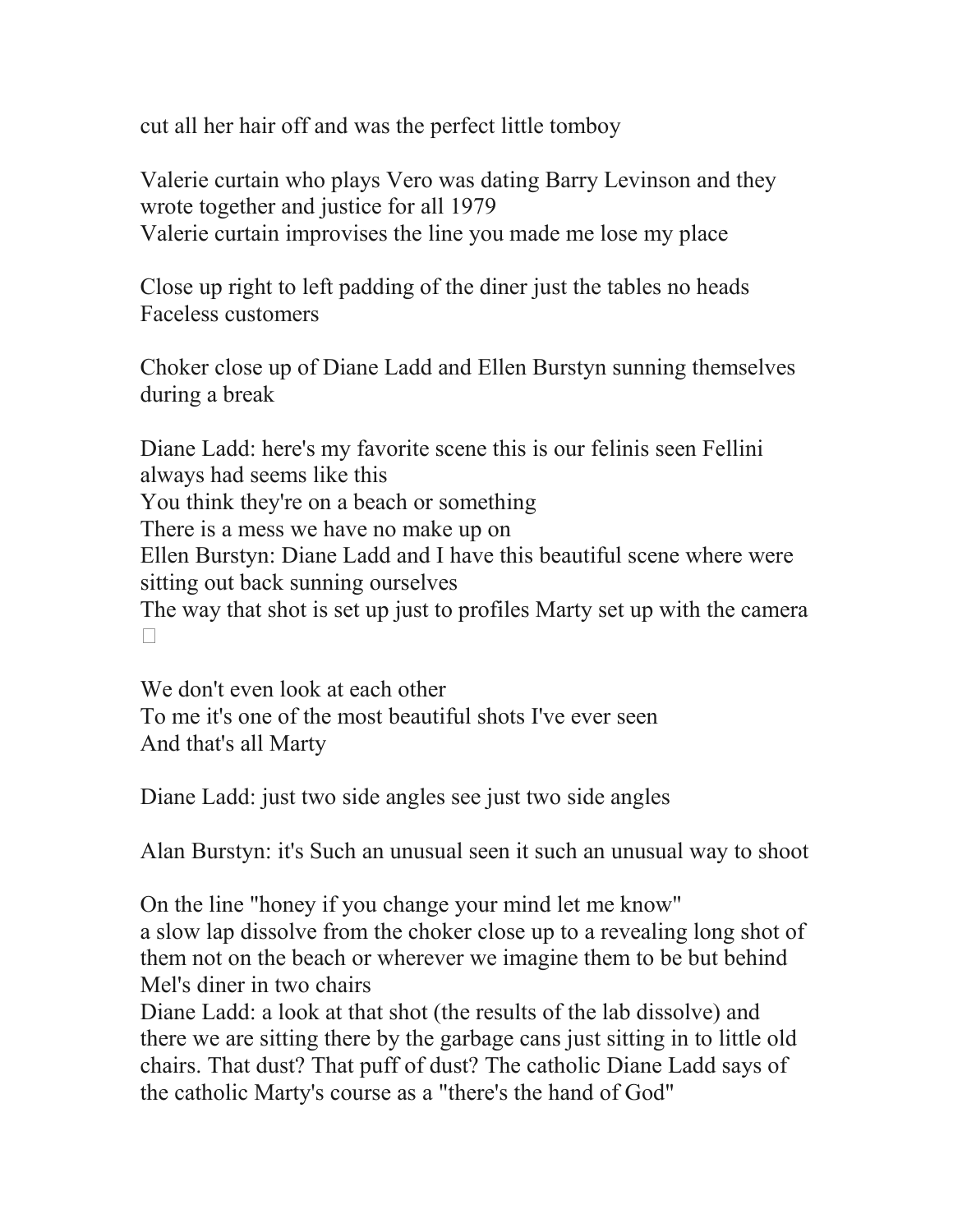Probably my favorite scene of my whole life

Diane Ladd: I think the camera makes you more truthful it's the place of truth

Marty has a sense of truth he had us come and rehearse for a week. It was an incredible experience

He had a New York energy into my mind that means a respect for talent. I had worked in TV and it was always looking over my shoulder to make sure I was pleasing the director and being his puppet. Marty just opened up the stream and let me float

Choker close up of Kris Kristofferson and Ellen Burstyn on the ranch there to face is kind of a graphic match of Diane Ladd and Ellen Burstyn from earlier the sunning sequence that as they kiss the camera moves around them all I Hitchcock notorious

Ellen Burstyn call it was a time of consciousness we're all being influenced by Gloria Steinem and Betty Friedan all of the women who were writing about this new way for women to be so we were all very interested in having as many women on the picture as we could. I had two friends, Polly Pratt, who was art director On The Last Picture Show, and Toby Rafelson Who was art director on five easy pieces and the king of Marvin garden Bob Raefusons films and they were both friends and I had worked with them and I and I do remember now I don't remember now who it probably was available or not available or how it how it worked out but it it had to be Toby and for all of the all of the positions that could be filled by women were filled Toby

Could be filled by women were field

Marty: Audrey Mosque, Sandra Weintrob associate producer Marsha Lucas was the editor and so that the actual production itself was majority made up of women of the key positions I thought it was a great idea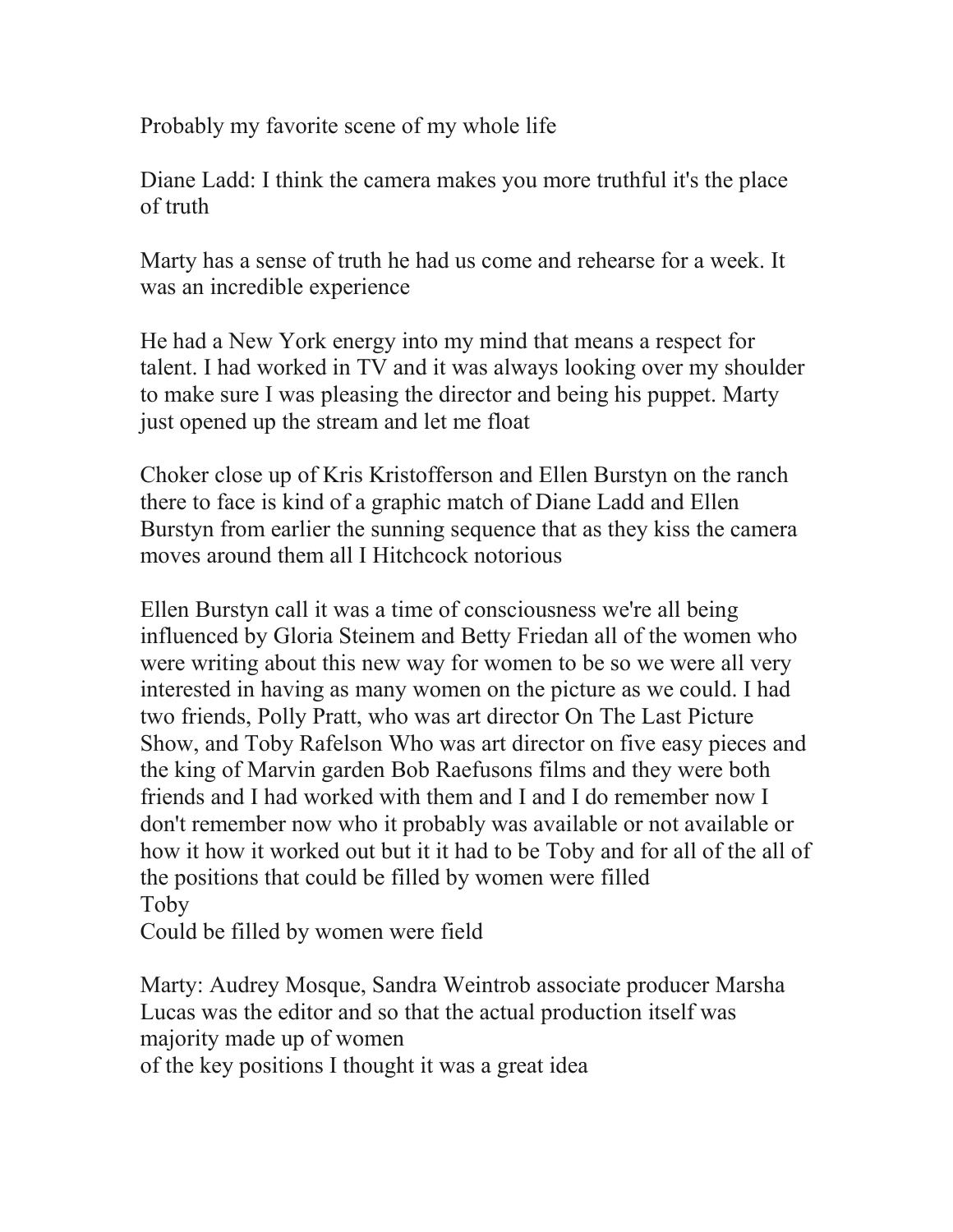Ellen Burstyn: he was as interested as. I was involving as many women as possible. I never asked for an executive producer credit but now I kind of regret it

Marty: we had shot a lot the first cut of that movie was three hours and 15 minutes

But that's not the original cut it's the first cut it's the rough-cut sometimes it's called the rough assembly OK? We shot a lot with Billy Greenbush but when we screamed it we realize the movie was called Alice doesn't live here anymore, when is she going to leave?

Extreme low angle to show oil leaking from truck Chris Kristofferson and Alan letter together like father and son examining truck stuff

The Catholic filmmaker. Ellen Burstyn tells the story of the most beautiful sunset she ever saw and she spent minutes looking at it with Marty sky is red with some shots shots of purple and gold and they didn't say anything and then finally Marty said he does good work doesn't he?

Ellen Burstyn: at the time it it Academy Awards I was on Broadway same time next year and I knew it would be too exhausting to try to attend

So I asked Marty to accept for me because he was my partner

KK: I read the character David I guess his name was ha ha as Clark Gable in the misfits older crusty who was old-fashioned reactions to the kid and his reactions to the cage and I wanted to know where when you're supposed to do it especially I went so rude lucky one COM he with you

I was on the road and I happened to catch Ellen in the exorcistic which I hadn't seen yet and l camel we came away feeling very inadequate

Marty: Chris only worked on it for I think 10 days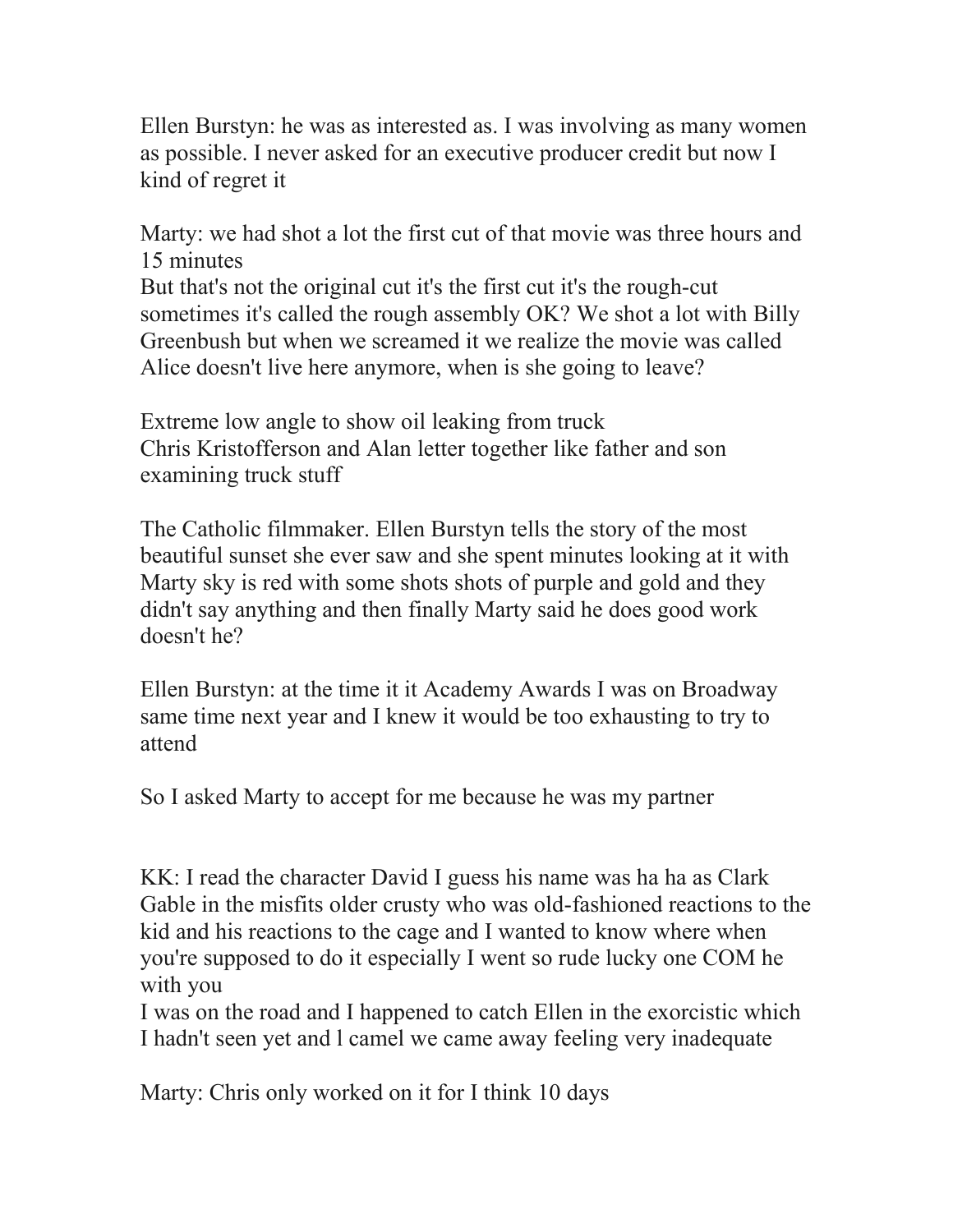It was sort of our hero I mean I didn't know anything about horses or I mean I love the Southwest for films but I'm a city guy

And held camera fight between David and Alice over the boy

Marty: it was a very strong seem to do was late at night people one of their farmhouse back and it was a handheld camera cinematographer of mean streets you know it's your story never never let anyone shoot in your house ha ha Ha thank odd we had Chris with us because the owners knew him and liked him

But it added to the energy of the scene and added to the impact

Shot one Doris is so long suckers pan to the left to Alice

Diane Ladd: Laura Dern miracle birth

Flo and Alice in the bathroom hand held

It's so good when actors know each other that's why Charles Laughton had his repertoire of actors

We were talking about opening up in this scene changed both of our lives in the film and in real life and Kris Kristofferson's life and Marty's life in 15 minutes we probably shot that she would've 15 minutes just could you

I knew what we were talking about the Lions was the authors lines but is my brother's son

The actress Genna Rowlands came down to me at the Warner Bros. publicity for the farm press and said I want you to know I'm voting for you for the Oscar

He encouraged us to go out and find things but the cross I wore I was in Tucson in a gal that across made of safety pins it's gonna cost you 10 bucks and she wore it and flo claims she made it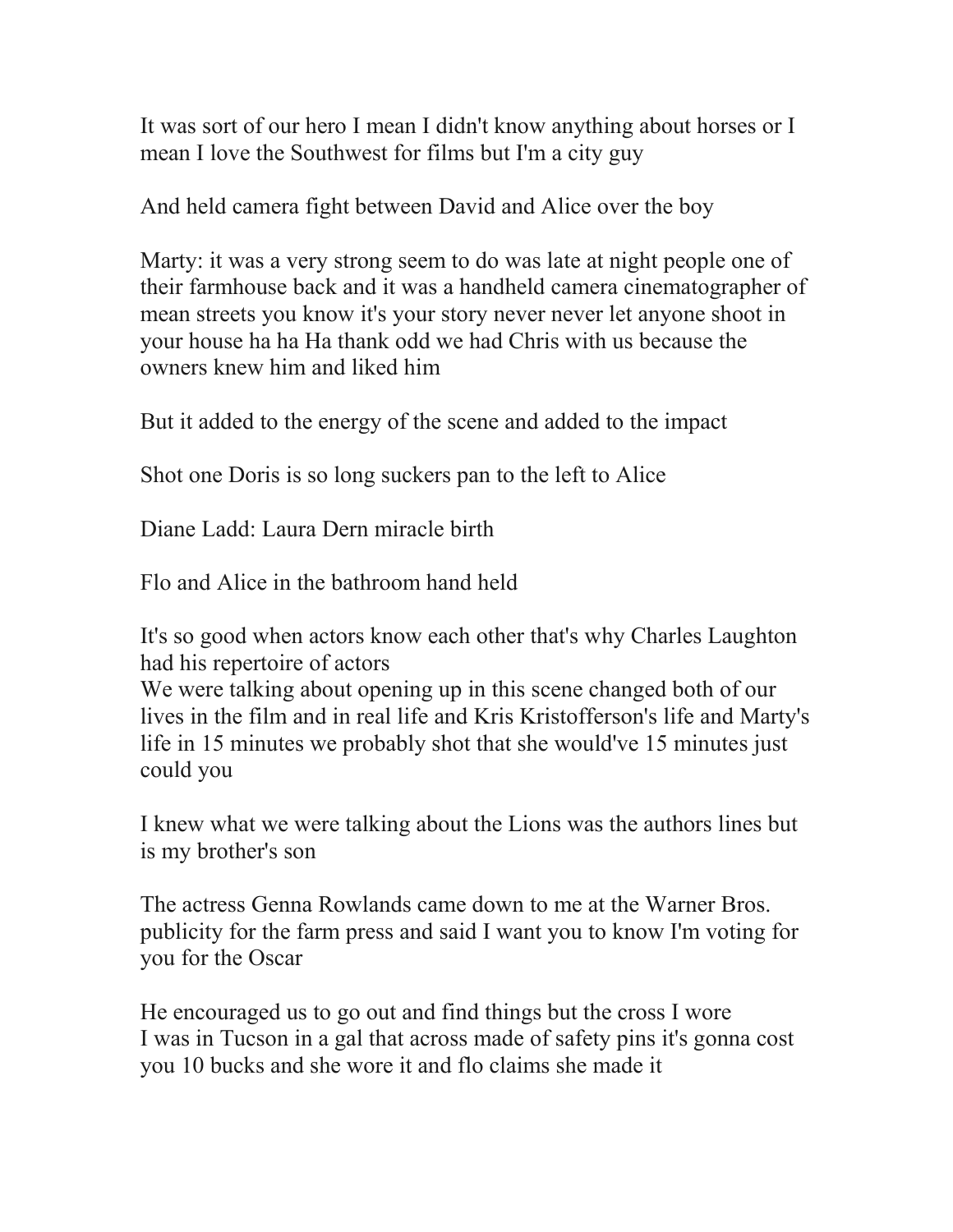Same with Harvey Keitel

Laura Dern is eating an ice cream cone at the counter it took 19 takes 19 ice cream cones

Just the natural born actor although I didn't want her to be but Marty told me Diane your daughter 819 ice cream cones she's going to be an actor

She was just going on four years old

Marty: most important thing as a direct for hire was to learn to work but also to make a film that was a genre which meant that you don't have The characters opening their wrists at the end of the film. that has to have some sense of America genre with an upbeat ending to a certain extent. Warner Bros want made these of certain films that were vehicles that the woman's genre The woman's film particularly films by Michael Curtiz and Chris Bernhardt I was looking at. That's part of the convention and I was told by the studio that is the nature of the ending it's gonna be something that has a pleasant ending in it at least that would that was the given going in I said hey that's it that's all it is you got to end up there or you can improvise the middle but you got to end up there

But ending argument seen in the diner and reconciliation Kris Kristofferson would put his head down and Marty kept asking him to lift it back up again and he thought it was Kristofferson thought it was an artificial seen in what he said OK we're gonna shut it down and try tomorrow and Kris Kristofferson and never had that experience.

When we see. Only in the first shot Alford letter and Ellen Burstyn walking it almost looks like cinéma vérité soft focus but still it has the real look

Ready: there's an addendum to the film essentially between the mother and the sun

The final improvise lion mom I can't breathe a double meaning for or